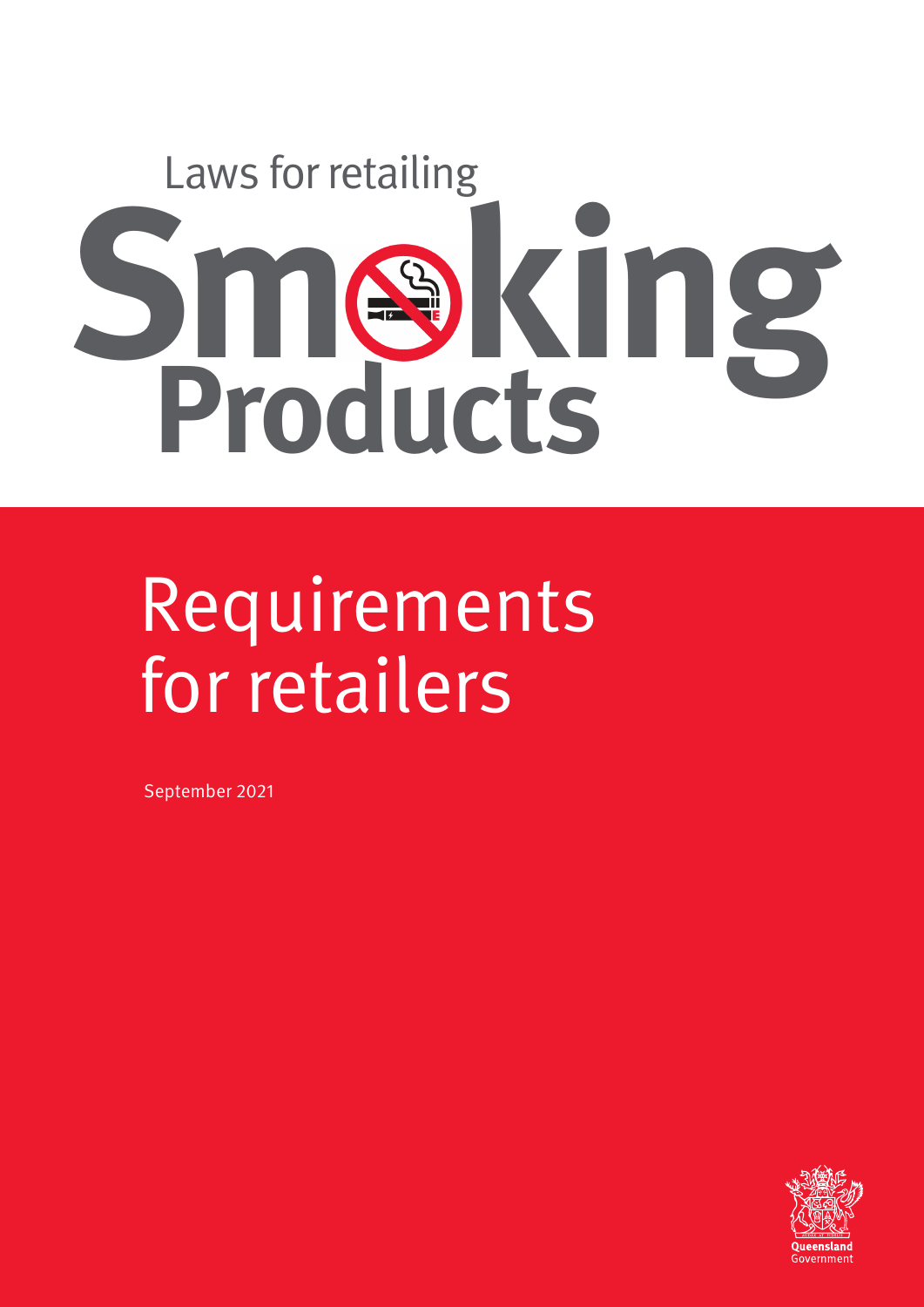#### **This is an information guide only.**

Consult the Tobacco and Other Smoking Products Act 1998 and the Tobacco and Other Smoking Products Regulation 2021 for full details of the Queensland legislative requirements for the retail sale of smoking products in Queensland. It is also important to be aware of the requirements under the legislation for smoke-free areas which may also apply to your business.

You can also call 13 QGOV (13 7468) for additional information about laws in Queensland or visit

www.health.qld.gov.au/public-health/ topics/atod/tobacco-laws/

Suppliers of smoking products need to comply with Australian Government laws, such as tobacco advertising and tobacco packaging laws that may be relevant to their situation. This information is not outlined in the document however more information is available at www.health.gov.au/healthtopics/smoking-and-tobacco/aboutsmoking-and-tobacco/smoking-andtobacco-laws-in-australia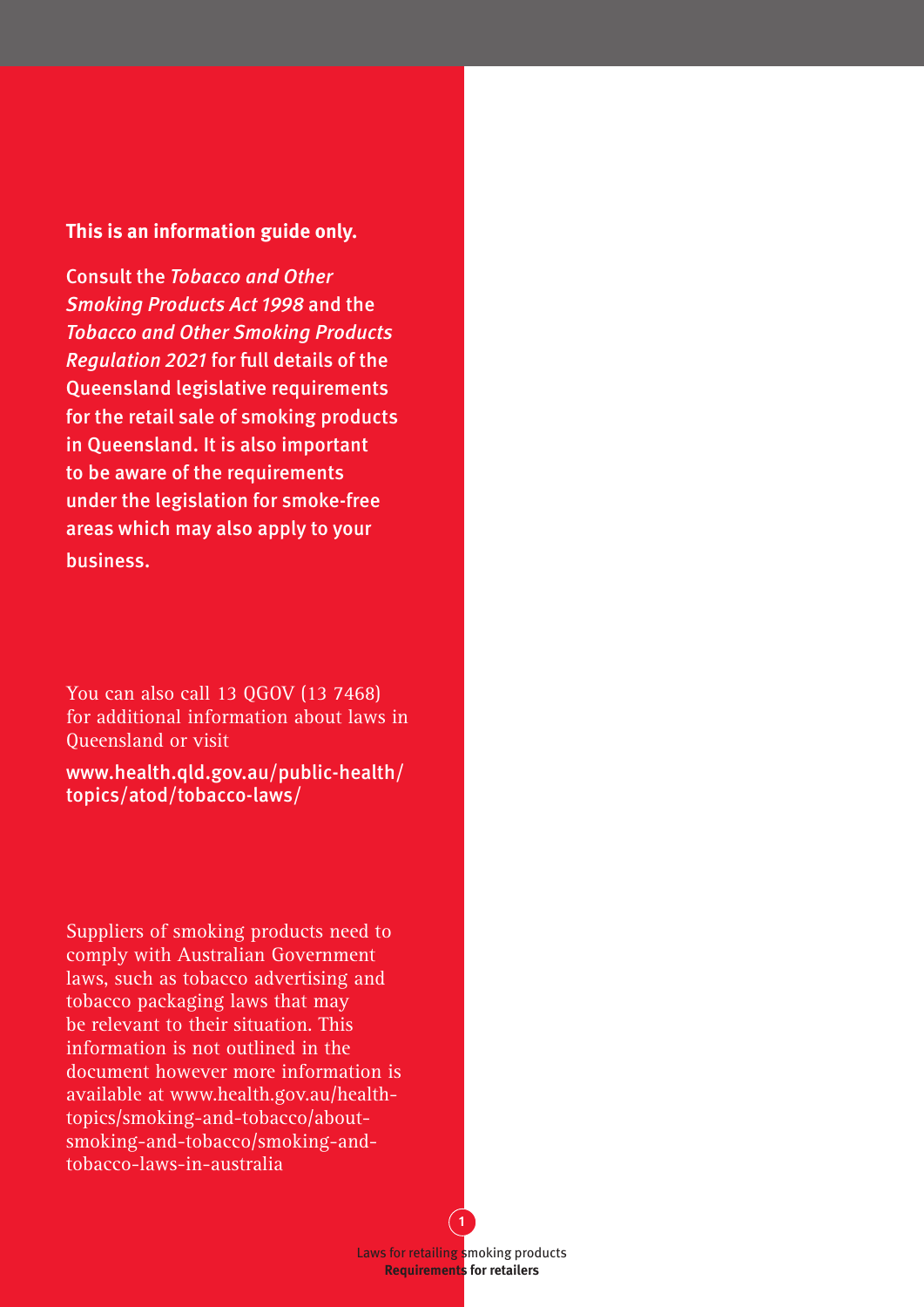# **Key terms**

**Entitlement** means an entitlement to goods or services, or to a reduced price for goods or services.

**Point of sale** means a place where there is a counter or similar fixture where smoking products are sold within a retail outlet but does not include a tobacco product vending machine.

**Relevant point of sale** means the point of sale at a retail outlet at which the supplier sells smoking products.

**Retail outlet** means premises where smoking products are available for sale by retail. This can include liquor licensed premises.

**Shop** includes any part of a building or place that is used for the sale, or supply as part of a business activity, of goods and a stall or other structure used for the sale, or supply as part of a business activity, of goods at a market or elsewhere.

#### **Smoking products** can include:

- a tobacco product
- a herbal cigarette
- a loose smoking blend
- an electronic cigarette (personal vaporiser)
- an electronic cigarette (personal vaporiser) related product e.g. an e-liquid
- a smoking related product
- a package or carton of any of the above.

#### **Smoking related product** means:

- cigarette papers
- cigarette filters
- cigarette tubes
- a cigarette rolling machine
- cigar or cigarette holders
- a handheld machine for injecting tobacco into paper tubes
- cigarette tips
- a cigar cutter.

**Smokeless tobacco product** means tobacco, or something containing tobacco, prepared for consumption other than by being smoked, for example snuff or chewing tobacco.

#### **From 1 March 2022 smoking related product means**

- a cigarette paper (whether or not the paper is pre-rolled)
- another product sold to enclose loose tobacco or a loose smoking blend
- flavouring sold for the purpose of flavouring a tobacco product or a loose smoking blend
- a machine for injecting loose tobacco or a loose smoking blend into a pre-rolled paper or another product sold to enclose loose tobacco or a loose smoking blend
- a cigarette filter
- a cigarette tip
- a machine for rolling a cigarette or herbal cigarette
- a mouthpiece used to hold a cigar, cigarette or herbal cigarette
- a cigar cutter
- a pipe used for smoking loose tobacco or a loose smoking blend and a filter, grate or screen for a pipe.

**Supplier** means a person who as part of a business activity supplies smoking products to the public e.g. the owner of the business. A supplier is not an employee of a business. For liquor licensed premises, the supplier is the licensee. A supplier can be an individual or a company.

**Tobacconist** means a person who conducts a business selling smoking products by retail and the sale of smoking products makes up at least 80 per cent or more of the business average gross turnover. The business must be conducted separately from, not in conjunction with, and not within the premises of, any other business.

**Tobacco product** means tobacco prepared for consumption or something containing tobacco for consumption, and includes a cigarette, cigar and loose tobacco but does not include a smokeless tobacco product.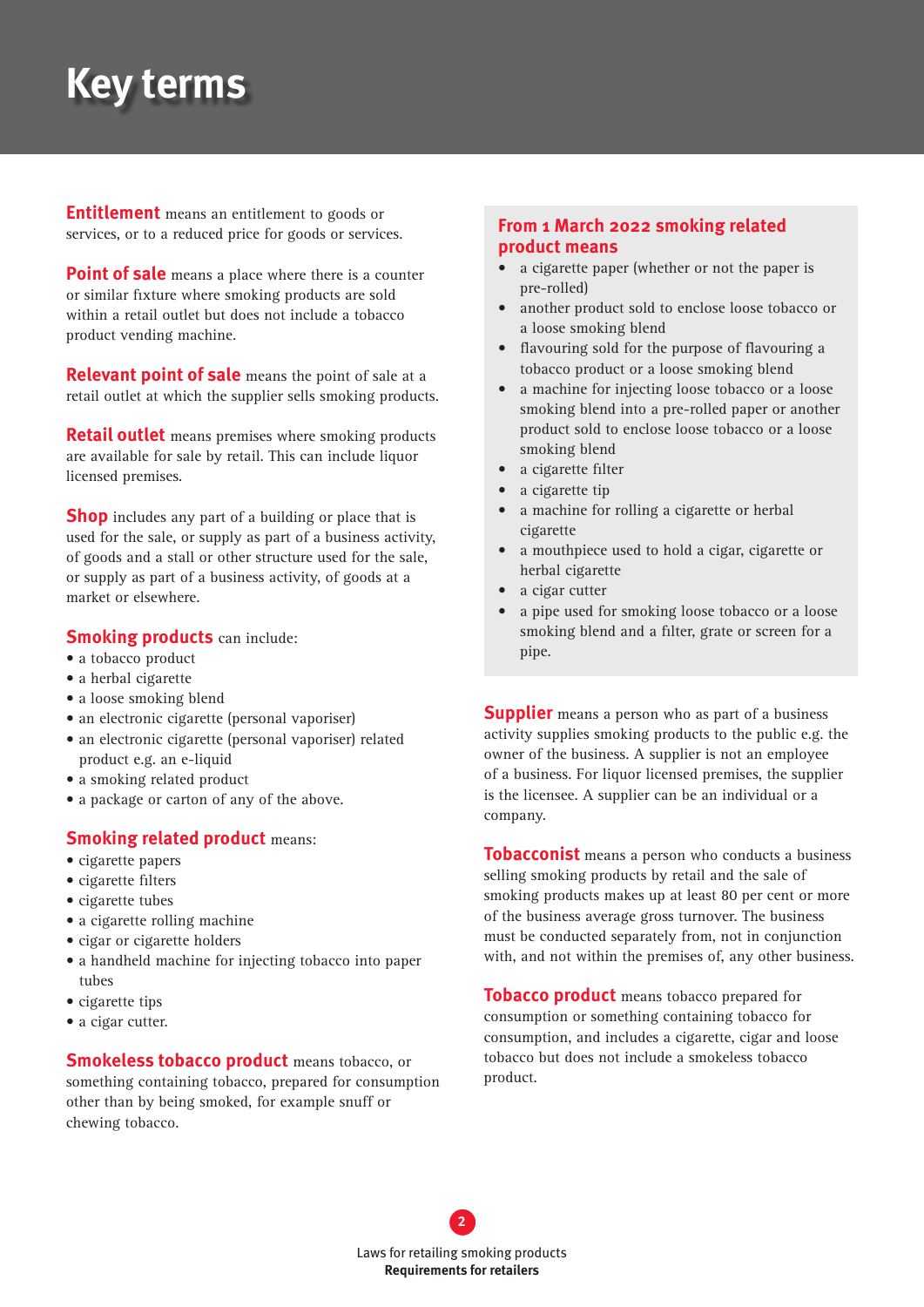# **Retail outlets**

# Single point of sale

Only one point of sale is allowed at a retail outlet. This is called the 'relevant point of sale'. This means that smoking products may only be sold from one counter or similar fixture at a retail outlet.

# Mandatory sign

A supplier must display a mandatory sign at their relevant point of sale. The form of the mandatory sign is prescribed under regulation.

**Changes to the form of the mandatory sign came into effect on 1 September 2021. If a supplier immediately prior to 1 September 2021 displayed a mandatory sign at a relevant point of sale that complied with the previous regulation, this sign can remain until it needs to be replaced or 1 September 2023 whichever is earlier.**

The mandatory sign (below) is available free of charge by calling 13 QGOV (13 7468).

### **IT IS AN OFFENCE TO SUPPLY A SMOKING PRODUCT TO A PERSON UNDER 18 YEARS**

PENALTIES APPLY

Proof of age may be required





# Smoking products must not be supplied to people under 18

A supplier and their employees must not supply a smoking product to a person under 18 years of age.

Suppliers must instruct employees not to supply smoking products to children in any circumstances, even if the supply is for, or claimed to be for, an adult; and to sight acceptable evidence of age for a person before supplying a smoking product to the person, unless satisfied the person is an adult. Suppliers must also warn employees that if they supply smoking products to children in disregard of these instructions, they commit an offence against this Act.

Suppliers must obtain written acknowledgement from employees that they received these instructions and warning. An employee information and training acknowledgement form is available from www.health. qld.gov.au/public-health/topics/atod/tobacco-laws/retail or by calling 13 QGOV (13 7468).

Acceptable evidence of the age of a person includes a driver licence, proof of age card or an Australian or foreign passport bearing a photograph of the person; and indicating that the person has attained a particular age e.g. references their date of birth..

# Location of smoking products

Smoking products may be kept at a retail outlet only at or in the following places:

- At or near the supplier's relevant point of sale, if the smoking products are either on the seller's side of the point of sale, or above or below, but not on, a counter where customers are served, in a way that the smoking products cannot be accessed by customers.
- In a room or other place, such as a storage room, if the smoking products are kept in a way that they cannot be accessed by customers.
- Cigars may be kept in a humidified room where they can be accessed by customers only if, while a customer is in the room, the customer is accompanied by the supplier or an employee of the supplier.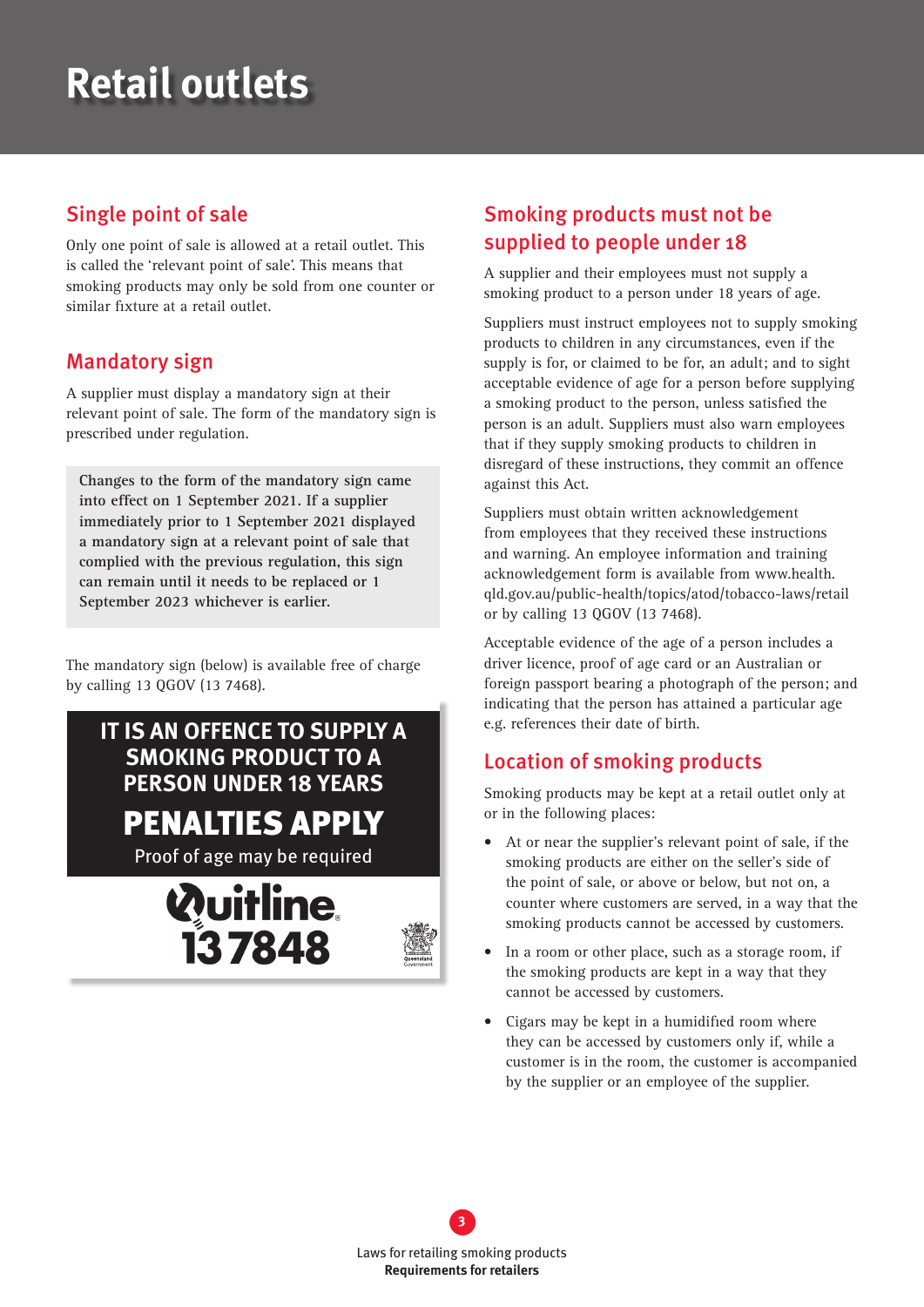# All smoking products must be kept out of sight of customers

The retail display of smoking products is banned.

This means that all smoking products kept at a retail outlet must be kept in a way that they are not visible to customers. This includes cigars in humidifiers and humidified rooms.

#### **Covering and arrangement of smoking products**

If smoking products are kept at or near the supplier's relevant point of sale, the smoking products must be concealed by a covering that is opaque; and of a colour or design that does not make a feature of the covering as distinct from its surrounds. For example, a plain curtain or cupboard door can be used to cover the products. All smoking products, including the tops, sides and bottoms of packets must be covered.

There are no limits on the number or type of product facings that may be behind the covering, however, an arrangement of smoking products behind or under a covering must not constitute a tobacco advertisement itself; or create a composite picture or other meaningful visual image whose component parts are printed on individual cartons or packages.

#### **When is viewing of smoking products allowed?**

In some circumstances it is reasonable for smoking products to be seen. The fleeting incidental view by a customer of an area of no more than  $1m^2$  of smoking products is permitted only to the extent required to carry out activities in the ordinary course of the supplier's business, such as removing smoking products as part of a transaction.

It is important to note that the intent of this provision is not for retailers to deliberately and routinely remove coverings as a selection aid for customers. Deliberate removal of coverings for extended periods of time could be considered to be a display of smoking products and enforcement action may be taken.

#### Minimum saleable quantities

A supplier must sell cigarettes or herbal cigarettes only in a package and this package must not contain less than 20 cigarettes.

A supplier must not sell:

- loose tobacco except in a package and this package must not contain less than 25g of loose tobacco
- loose smoking blend except in a package and this package must not contain less than 15g of loose smoking blend.

#### Temporary retail stores

Smoking products cannot be sold from a temporary retail store.

A temporary retail store is a temporary structure, regardless of whether any part of the structure is permanent for example a booth, tent, market stall or stand; or a vehicle or mobile structure, including a trailer, caravan or other similar thing designed or modified to be easily attached to a vehicle for transportation.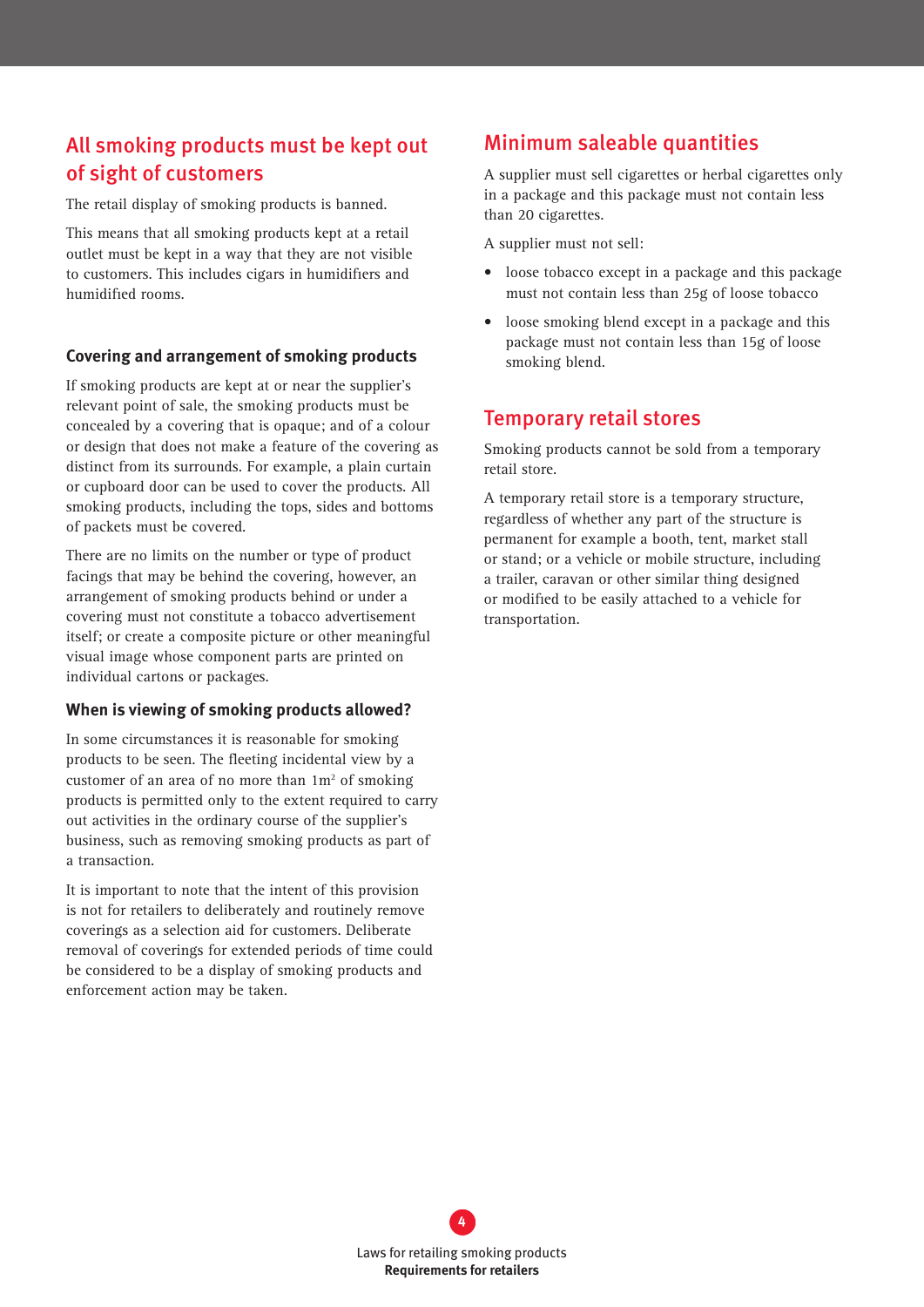#### Prohibited products

The sale, supply as part of a business activity and display of ice pipe and bongs (including the components of ice pipes or bongs) in a shop or near and in connection with a shop is prohibited.

The display of more than three hookahs in a shop is prohibited. The display of part of a hookah is taken to be the display of a hookah.

The supply of a smokeless tobacco product to another person, without lawful authority or excuse is prohibited.

The supply as part of a business activity of an object, other than a tobacco product that resembles a tobacco product is prohibited.

The sale of a cigarette that is confectionary-flavoured or fruit-flavoured is prohibited. This does not include menthol-flavoured cigarettes.

#### Providing information about smoking products

A supplier may only provide information about smoking products in a way specifically provided for in the legislation (e.g. see price tickets). Advertising of smoking products, including discounted smoking products, or signage relating to smoking or smoking products that is not specifically provided for in the legislation is prohibited.

Smoking products can be included in your business name; however, suppliers cannot advertise or display a business name that includes anything about the price of smoking products e.g. *Discount Cigs and Tobacco* is prohibited. If you are a tobacconist, you can use the term 'tobacconist' in your business advertising or display.

#### Price tickets

Price tickets for smoking products must not be larger than 80mm x 40mm and must be the same size as the price tickets for all other smoking product price tickets.

Price tickets may only display information stating the name of the product line, packet size, price, country of origin, and a bar code or similar identification code.

The words on the price ticket must be the same font size, style and typeface (e.g. 10 point, bold and Times New Roman) as all other smoking product price tickets.

The words, bar code or similar identification code must be in white on a black background, or black on a white background. A single colour with a different coloured background (e.g. black text on a yellow background), can be used if this dual colour scheme is used elsewhere in the retail outlet for other goods. Price tickets must be the same colour as the price tickets for all other smoking product price tickets.

No other information (e.g. 'special' or 'discount') is allowed on the price tickets. If a customer asks about the price of a smoking product or if any products are on special, verbal advice may be provided.

From 1 March 2022, all price tickets for smoking products sold at a retail outlet must also use the same spacing between words and letters.

The tickets must be fixed at the place where the smoking products are kept (when kept at or near the relevant point of sale).

Booklets of price tickets or other selection aids with information about smoking products are not allowed. Price lists and price boards are also not permitted.

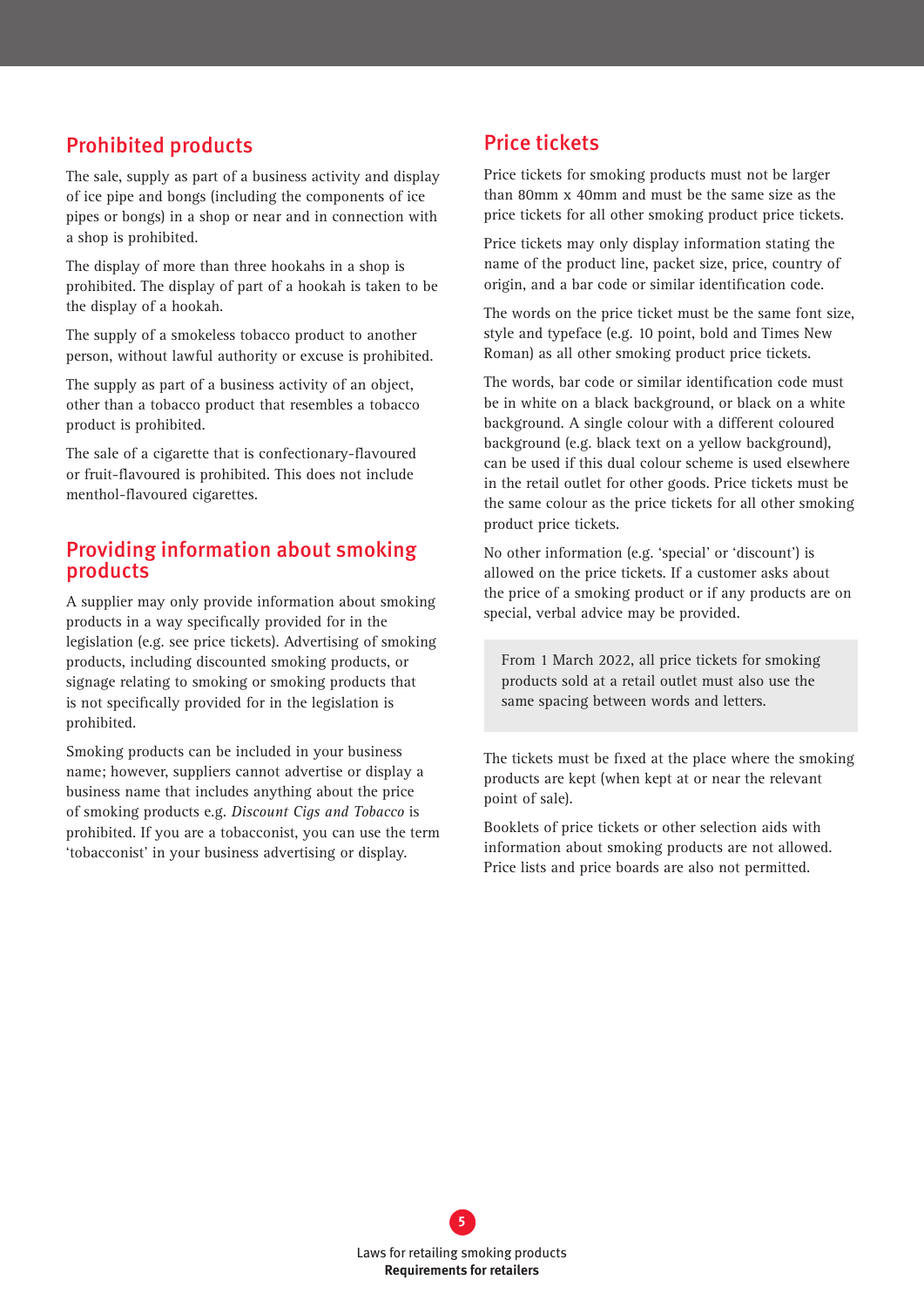#### Permitted sign Permitted sign

Some retailers may wish to display a sign to inform Some retailers may wish to display a sign to inform customers that smoking products are available for sale. A customers that smoking products are available for sale. supplier may therefore produce and display a 'permitted  $\frac{1}{2}$  sign' for this purpose. The sign may be displayed at the  $\frac{d}{dt}$  relevant point of sale only.

In accordance with the regulation, a permitted sign In accordance with the regulation, a permitted sign must be no more than  $210 \text{mm} \times 148 \text{mm}$  in size (A5) and must display only the following words in the following sequence:  $S_{\rm max}$  sold here  $\frac{1}{2}$ 

Smoking products sold here

These words must be in black text on a white background, in Arial or Times New Roman typeface only and be a maximum size of 17mm in height. The words must not be in bold, italics or underlined. Nothing else may be on the sign. may be on the sign.

The permitted sign is not mandatory, and it is up to The permitted sign is not mandatory and it is up to retailers to produce this sign if desired. An example of how the permitted sign should look is provided below.



# Objects, entitlements, competitions and giveaways in the following and streams.

Objects or entitlements cannot be supplied and objects of entitements cannot be suppried and<br>competitions cannot be conducted where they promote a competitions cannot be conducted where they promote a<br>smoking product; or a trademark or brand name, or part of a trademark or brand name, of a smoking product; or the name or interests of a manufacturer or distributor of a smoking product in association with the smoking product.

product.<br>Objects or entitlements cannot be supplied if the supply is in association with the sale or consumption of a  $\overline{A}$ smoking product, or of smoking products generally.

Competitions cannot be conducted that have an association with the sale or consumption of a smoking product, or of smoking products generally. electronic display).

Smoking products cannot be supplied for free if the supply promotes the sale of a smoking product.  $\mathbf{S}$ moking products cannot be supplied for free if the

#### Images of consumption of a smoking product ticket in die Stadt andere der der Stadt andere der Stadt andere der Stadt andere der Stadt andere der Stadt a<br>Tidlige andere der Stadt andere der Stadt andere der Stadt andere der Stadt andere der Stadt andere der Stadt

Images that promote a person or thing consuming, using or being associated with a smoking product cannot be displayed at a retail outlet. This does not include a trademark. nages that promote a person or thing consuming, using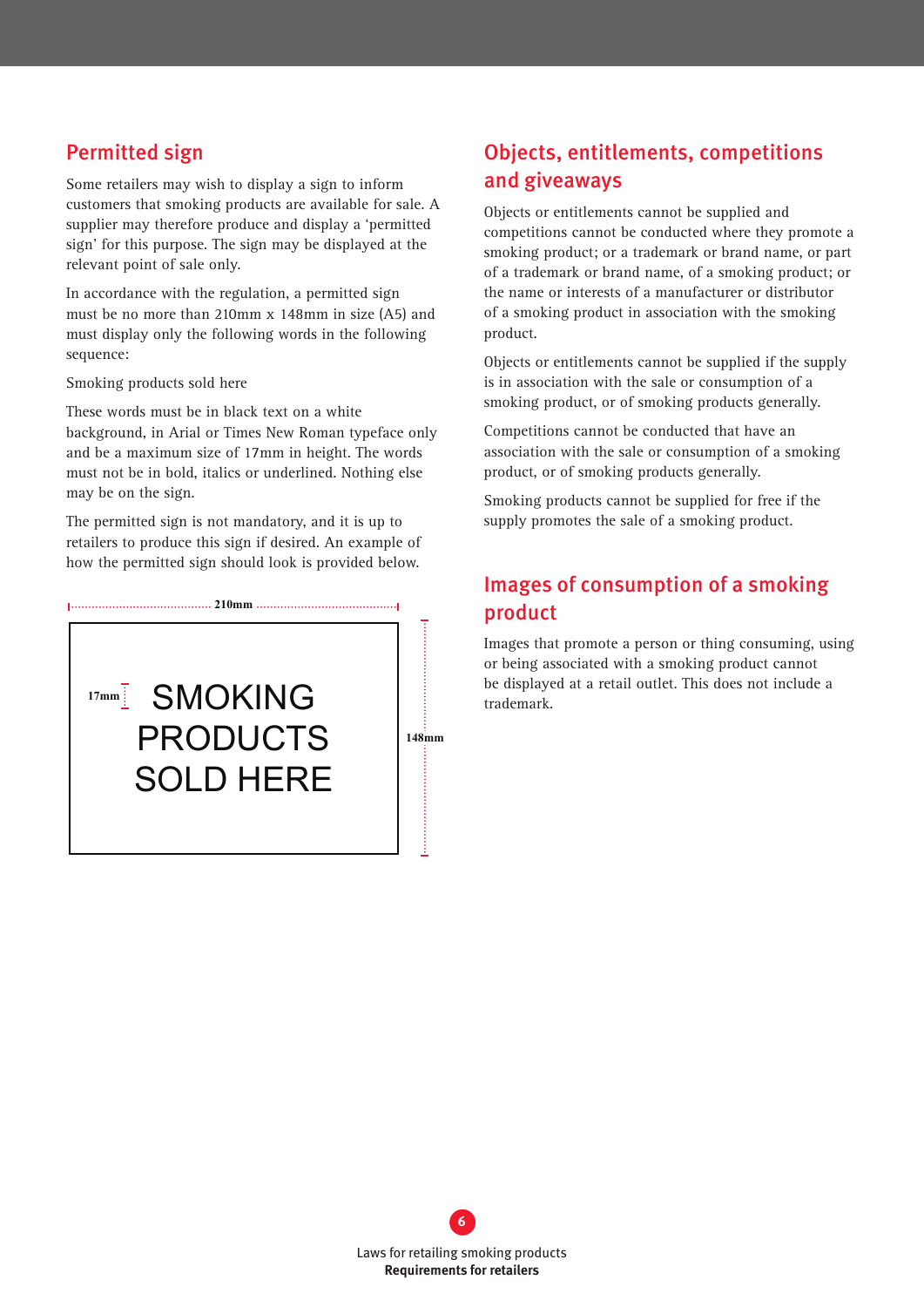# **Tobacco product vending machines**

#### Location

Tobacco product vending machines can only be located in:

a) bar areas (in the immediate vicinity of a bar and within 5 metres of the outer edge of the counter of the bar) of licensed premises where the use of the machine can be easily observed by staff behind the bar; or

b) gaming machine areas (within 1 metre of a gaming machine) and can be easily observed by staff; or

c) casinos.

#### Product information on machines

A tobacco product vending machine may only display price tickets or another indicator of price (such as an electronic display). The display and advertising of a smoking product in or on the tobacco product vending machine is banned.

#### Price tickets

The rules for price tickets on vending machines are consistent with those outlined for retail outlets (see page 5), noting that a new requirement will come into effect on 1 March 2022 as outlined.

In addition, pricing information on vending machines can be an indicator of price other than a price ticket for example an electronic display. An indicator of price may only display the following words – the name of the product line, packet size, price and country of origin.

Special/discounted price tickets, price lists and price boards are prohibited.

#### Mandatory sign

A mandatory sign must be displayed on the front of the vending machine or near the machine and must be easily visible to a person purchasing a tobacco product.

The form of this sign is prescribed under regulation, see page 3. The transitional arrangements for the display of the new mandatory sign as outlined on page 3 also apply to vending machines.

The mandatory sign is available free of charge by calling 13 QGOV (13 7468).

No other signage is allowed.

#### Business names

Smoking products can be included in your business name; however, the person in charge of the tobacco product vending machine cannot advertise or display a business name that includes anything about the price of smoking products e.g. *Discount Cigs and Tobacco* is prohibited.

### People under 18 cannot access tobacco products

A person in charge of a tobacco product vending machine in licensed premises must not allow a child to obtain a tobacco product from the vending machine.

A person in charge of a tobacco product vending machine must instruct employees to take reasonable steps to ensure that a child does not obtain a tobacco product from the vending machine, even if the product is for, or claimed to be for, an adult; and sight acceptable evidence of age for a person before allowing the person to obtain a tobacco product from the vending machine, unless satisfied the person is an adult. They must also obtain written acknowledgement by each employee that the employee received these instructions.

See information at page 3 about acceptable evidence of age and how to obtain an employee information and training acknowledgement form.

#### Products that can't be supplied

Electronic cigarettes, electronic cigarette related products, herbal cigarettes or a loose smoking blend cannot be supplied through a vending machine.

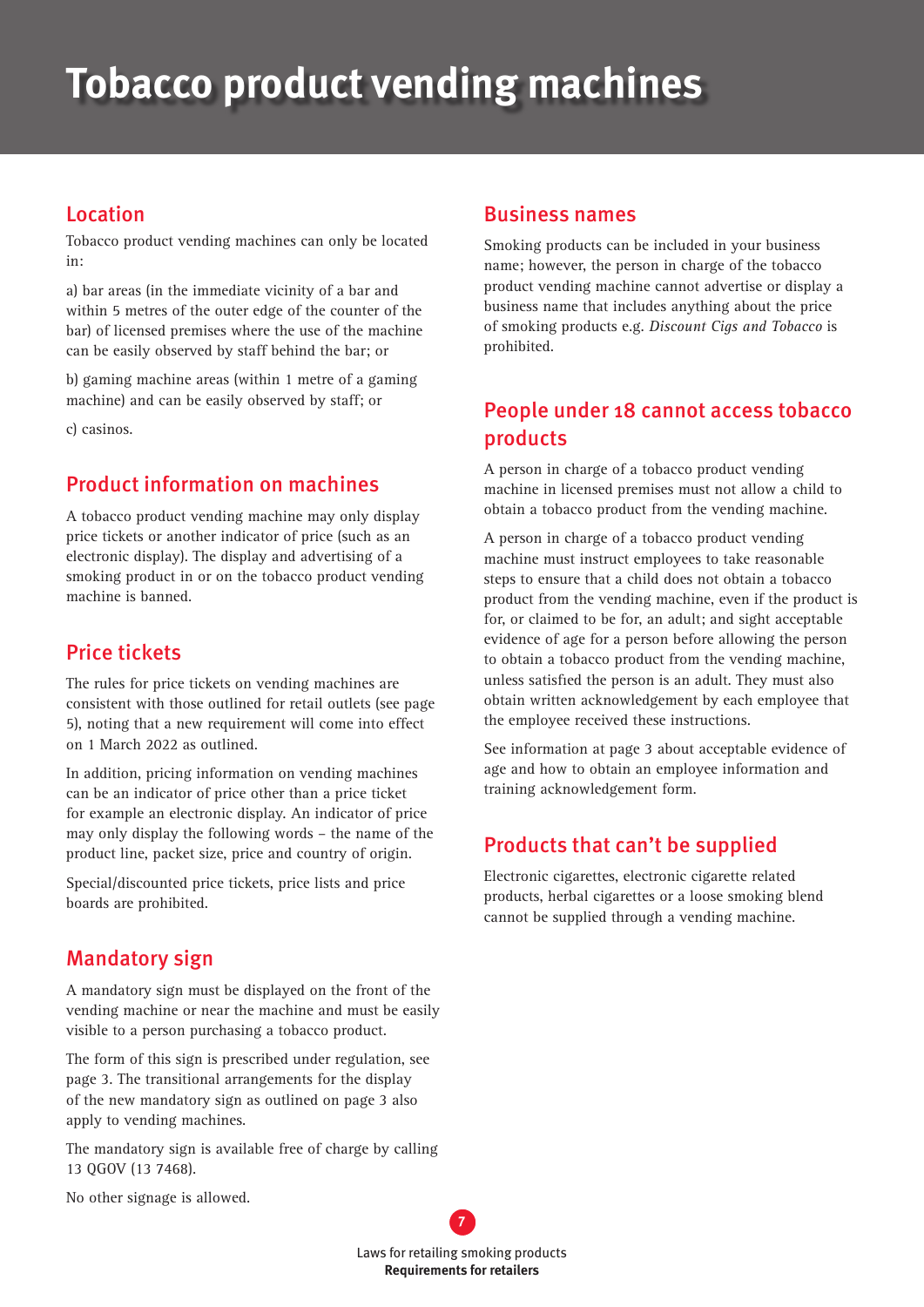# **Frequently asked questions**

### Q How do I let customers know I sell smoking products at my retail outlet?

A A supplier may produce and display a permitted sign at their relevant point of sale. This sign is prescribed under the regulation and described on page 6. You may not advertise or promote the availability of smoking products in any way other than a way specifically allowed by the legislation.

### Q Do smoking products that are not available for sale, such as stock in a store room need to have a covering?

A Particular coverings for smoking products that are not at or near the relevant point of sale, such as in a storage room, are not prescribed. These products, however, must be kept out of sight of customers and must be kept in a way that they cannot be accessed by customers.

### Q I don't have access to the tobacco product vending machine/s, isn't the tobacco company responsible?

A Under the Queensland *Tobacco and Other Smoking Products Act 1998*, the person responsible for all requirements relating to a tobacco product vending machine is the licensee of the licensed premises at which the vending machine is located.

#### Q Do I need a licence to sell smoking products in Queensland?

A No. You do not currently need a licence to sell smoking products in Queensland, but you must comply with all laws concerning the sale of smoking products at all times.

### Q I only sell electronic cigarettes and associated products, do the laws apply to me?

A Yes. The Queensland laws apply to electronic cigarettes (personal vaporisers) and electronic cigarette related products e.g. e-liquids. Further the sale of liquid nicotine or products containing liquid nicotine from a retail outlet is prohibited.